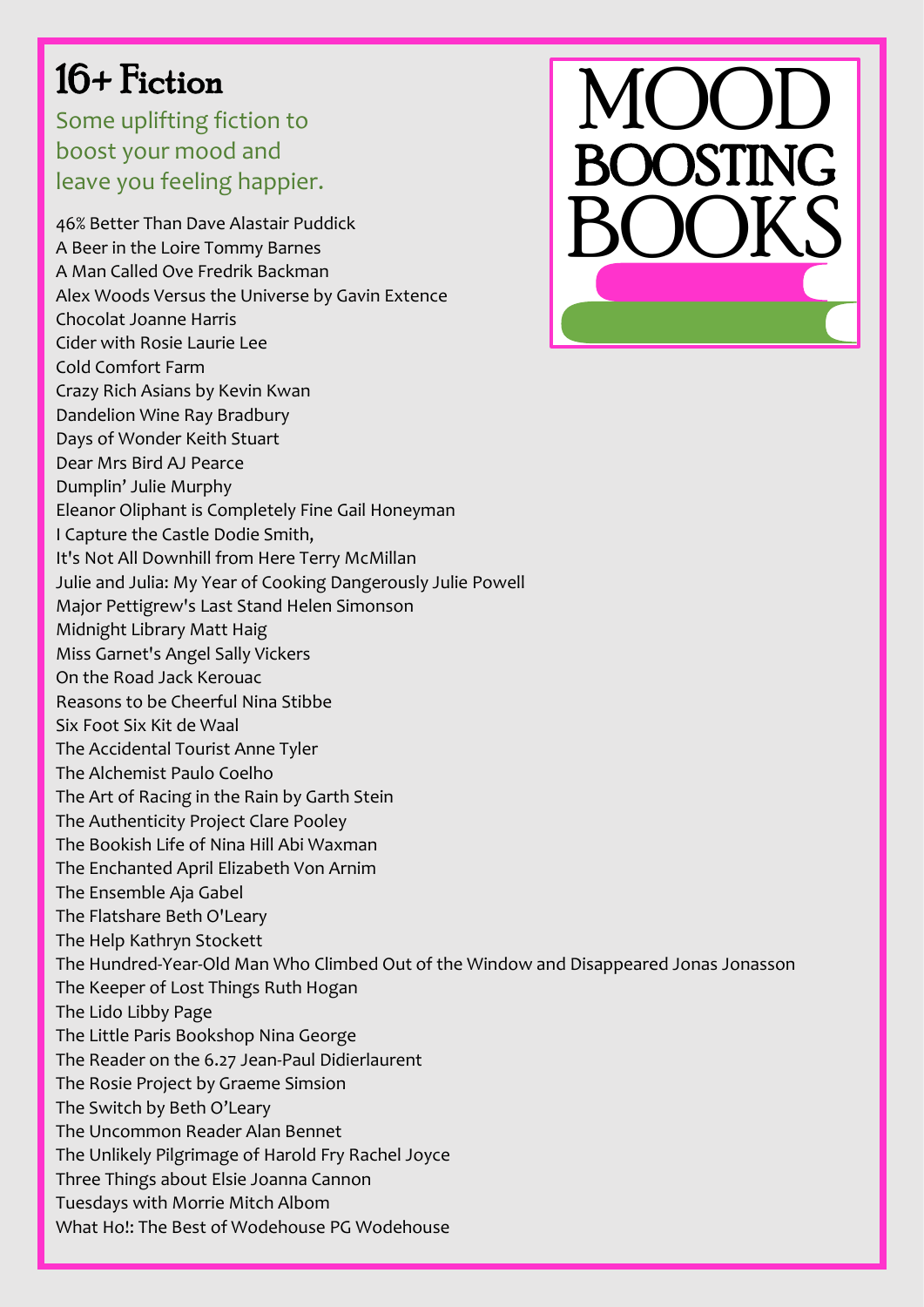## YA Fiction

Some uplifting fiction t o boost your mood and leave you feeling happier .